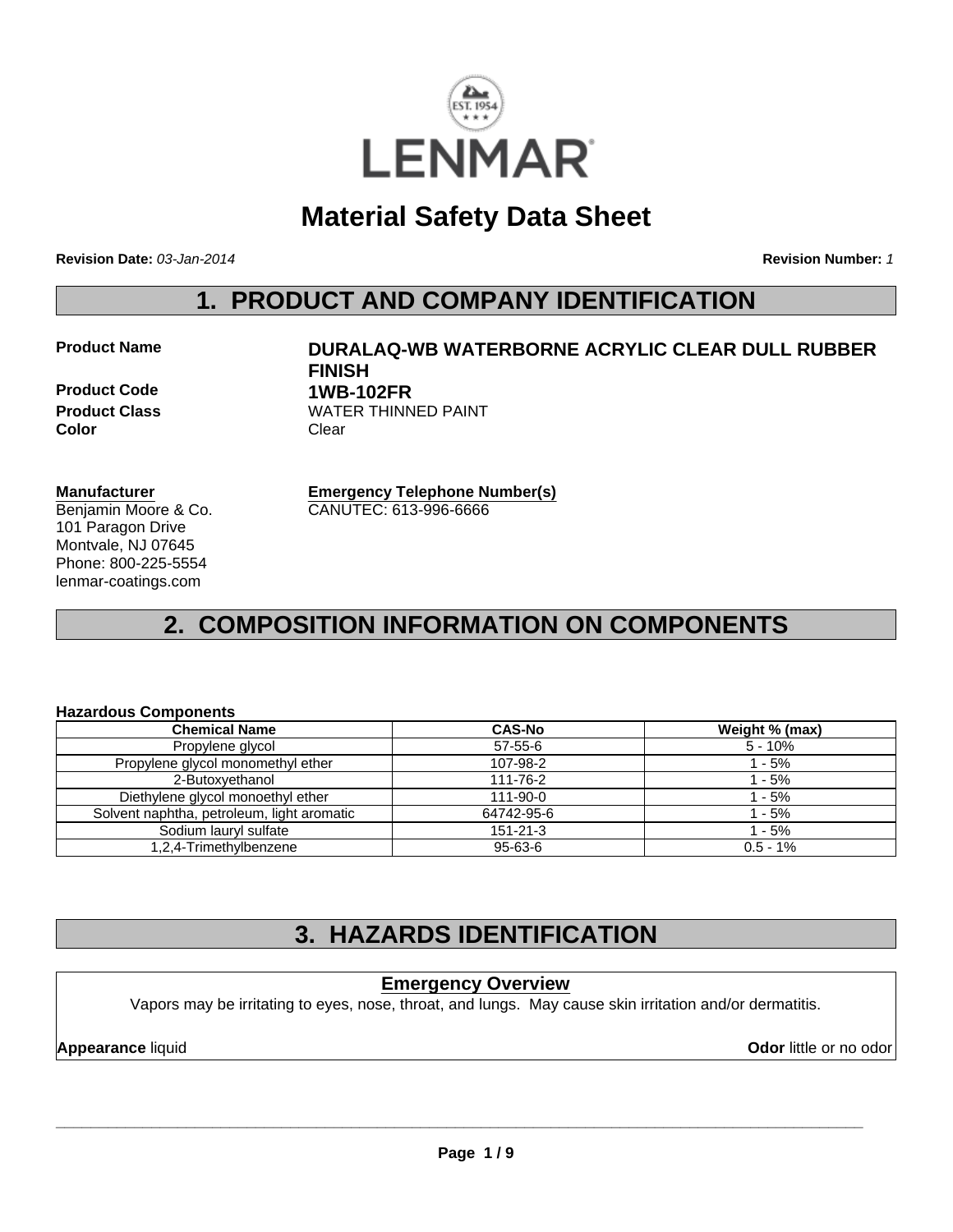#### **Potential Health Effects**

| <b>Principal Routes of Exposure</b> | Eye contact, skin contact and inhalation.                                                             |  |
|-------------------------------------|-------------------------------------------------------------------------------------------------------|--|
| <b>Acute Effects</b>                |                                                                                                       |  |
| Eyes                                | May cause slight irritation.                                                                          |  |
| <b>Skin</b>                         | Substance may cause slight skin irritation. Can be absorbed through skin.                             |  |
| <b>Inhalation</b>                   | May cause irritation of respiratory tract.                                                            |  |
| Ingestion                           | Ingestion may cause gastrointestinal irritation, nausea, vomiting and diarrhea.                       |  |
| <b>Chronic Effects</b>              | Repeated contact may cause allergic reactions in very susceptible persons. May<br>cause blood damage. |  |

 $\Box$ 

*See Section 11 for additional Toxicological information.*

|                    | <b>Aggravated Medical Conditions</b> | None known             |                      |          |
|--------------------|--------------------------------------|------------------------|----------------------|----------|
| <b>HMIS</b>        | Health: $1^*$                        | <b>Flammability: 0</b> | <b>Reactivity: 0</b> | $PPE: -$ |
| <b>HMIS Legend</b> |                                      |                        |                      |          |
| 0 - Minimal Hazard |                                      |                        |                      |          |
| 1 - Slight Hazard  |                                      |                        |                      |          |

- 2 Moderate Hazard
- 3 Serious Hazard
- 4 Severe Hazard
- \* Chronic Hazard
- X Consult your supervisor or S.O.P. for "Special"
- handling instructions.

*Note: The PPE rating has intentionally been left blank. Choose appropriate PPE that will protect employees from the hazards the material will present under the actual normal conditions of use.*

*Caution: HMIS® ratings are based on a 0-4 rating scale, with 0 representing minimal hazards or risks, and 4 representing significant hazards or risks. Although HMIS® ratings are not required on MSDSs under 29 CFR 1910.1200, the preparer, has chosen to provide them. HMIS® ratings are to be used only in conjunction with a fully implemented HMIS® program by workers who have received appropriate HMIS® training. HMIS® is a registered trade and service mark of the NPCA. HMIS® materials may be purchased exclusively from J. J. Keller (800) 327-6868.*

### **4. FIRST AID MEASURES**

| <b>Notes To Physician</b> | Treat symptomatically                                                                              |
|---------------------------|----------------------------------------------------------------------------------------------------|
| Ingestion                 | Clean mouth with water and afterwards drink plenty of water. Consult a physician if<br>necessary.  |
| <b>Inhalation</b>         | Move to fresh air. If symptoms persist, call a physician.                                          |
| <b>Skin Contact</b>       | Wash off immediately with soap and plenty of water removing all contaminated<br>clothes and shoes. |
| <b>Eye Contact</b>        | Rinse thoroughly with plenty of water for at least 15 minutes and consult a physician.             |
| <b>General Advice</b>     | No hazards which require special first aid measures.                                               |
|                           |                                                                                                    |

### **5. FIRE-FIGHTING MEASURES**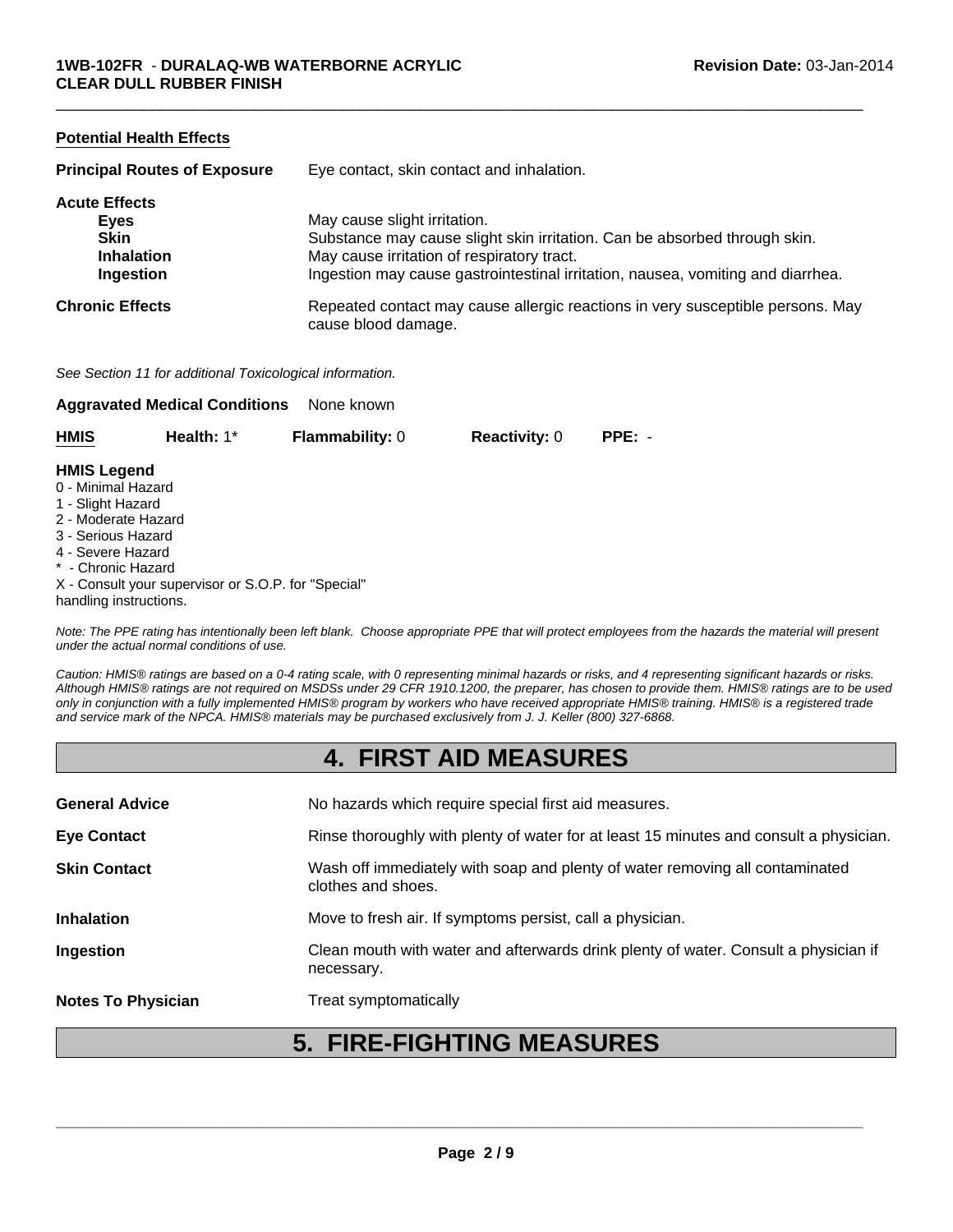| <b>5. FIRE-FIGHTING MEASURES</b>                                                                  |                                                                                                                                              |  |
|---------------------------------------------------------------------------------------------------|----------------------------------------------------------------------------------------------------------------------------------------------|--|
| <b>Suitable Extinguishing Media</b>                                                               | Use extinguishing measures that are appropriate to local<br>circumstances and the surrounding environment.                                   |  |
| <b>Protective Equipment And Precautions For Firefighters</b>                                      | As in any fire, wear self-contained breathing apparatus<br>pressure-demand, MSHA/NIOSH (approved or equivalent)<br>and full protective gear. |  |
| <b>Specific Hazards Arising From The Chemical</b>                                                 | Closed containers may rupture if exposed to fire or extreme<br>heat.                                                                         |  |
| <b>Sensitivity To Mechanical Impact</b>                                                           | No.                                                                                                                                          |  |
| <b>Sensitivity To Static Discharge</b>                                                            | No                                                                                                                                           |  |
| <b>Flash Point Data</b><br>Flash Point (°F)<br>Flash Point (°C)<br><b>Flash Point Method</b>      | Not applicable<br>Not applicable<br>Not applicable                                                                                           |  |
| <b>Flammability Limits In Air</b><br><b>Upper Explosion Limit</b><br><b>Lower Explosion Limit</b> | Not applicable<br>Not applicable                                                                                                             |  |
| Health: 1<br><b>Flammability: 0</b><br><b>NFPA</b>                                                | <b>Instability:</b> 0<br><b>Special:</b> Not Applicable                                                                                      |  |

 $\Box$ 

#### **NFPA Legend**

- 0 Not Hazardous
- 1 Slightly
- 2 Moderate
- 3 High
- 4 Severe

*The ratings assigned are only suggested ratings, the contractor/employer has ultimate responsibilities for NFPA ratings where this system is used.*

*Additional information regarding the NFPA rating system is available from the National Fire Protection Agency (NFPA) at www.nfpa.org.*

# **6. ACCIDENTAL RELEASE MEASURES**

| <b>Personal Precautions</b>      | Avoid contact with skin, eyes and clothing. Ensure adequate ventilation.                             |
|----------------------------------|------------------------------------------------------------------------------------------------------|
| <b>Environmental Precautions</b> | Prevent further leakage or spillage if safe to do so.                                                |
| <b>Methods For Clean-Up</b>      | Soak up with inert absorbent material. Sweep up and shovel into suitable containers<br>for disposal. |
| <b>Other Information</b>         | None known                                                                                           |

# **7. HANDLING AND STORAGE**

| <b>Handling</b> | Avoid contact with skin, eyes and clothing. Avoid breathing vapors, spray mists or<br>sanding dust. In case of insufficient ventilation, wear suitable respiratory equipment. |
|-----------------|-------------------------------------------------------------------------------------------------------------------------------------------------------------------------------|
| <b>Storage</b>  | Keep container tightly closed. Keep out of the reach of children.                                                                                                             |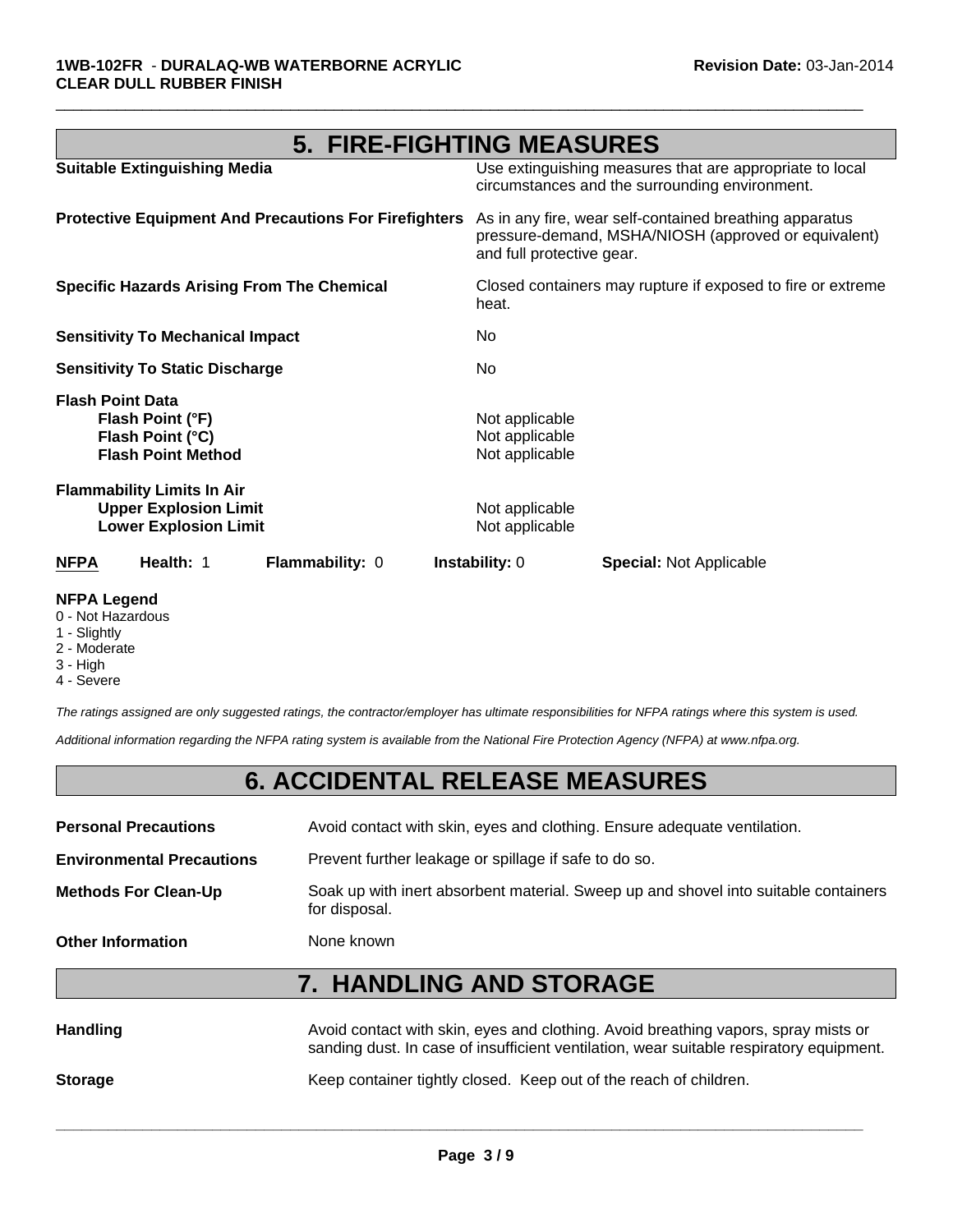# **8. EXPOSURE CONTROLS / PERSONAL PROTECTION**

 $\Box$ 

#### **Exposure Limits**

#### **Hazardous Components**

| <b>Chemical Name</b>                          | <b>ACGIH</b>         | <b>Alberta</b>                                                                                            | <b>British Columbia</b> | <b>Ontario</b>                                                                                                                               | Quebec                                                                                    |
|-----------------------------------------------|----------------------|-----------------------------------------------------------------------------------------------------------|-------------------------|----------------------------------------------------------------------------------------------------------------------------------------------|-------------------------------------------------------------------------------------------|
| Propylene glycol<br>Propylene glycol          | N/E<br>100 ppm - TWA | N/E<br>100 ppm - TWA                                                                                      | N/E<br>50 ppm - TWA     | 10 mg/m $3$ - TWAEV<br>for assessing the<br>visibility in a work<br>environment<br>155 mg/m $3$ - TWAEV<br>50 ppm - TWAEV<br>100 ppm - TWAEV | N/E<br>100 ppm - TWAEV                                                                    |
| monomethyl ether                              | 150 ppm - STEL       | 369 mg/m <sup>3</sup> - TWA<br>150 ppm - STEL<br>553 mg/m <sup>3</sup> - STEL                             | 75 ppm - STEL           | 365 mg/m <sup>3</sup> - TWAEV<br>150 ppm - STEV<br>550 mg/m $3$ - STEV                                                                       | 369 mg/m <sup>3</sup> -<br><b>TWAEV</b><br>150 ppm - STEV<br>553 mg/m <sup>3</sup> - STEV |
| 2-Butoxyethanol                               | 20 ppm - TWA         | 20 ppm - TWA<br>97 mg/m <sup>3</sup> - TWA<br>Substance may be<br>readily absorbed<br>through intact skin | 20 ppm - TWA            | 20 ppm - TWAEV<br>Absorption through<br>skin, eyes, or<br>mucous membranes                                                                   | 20 ppm - TWAEV<br>97 mg/m <sup>3</sup> -<br><b>TWAEV</b>                                  |
| Diethylene glycol<br>monoethyl ether          | N/E                  | N/E                                                                                                       | N/E                     | $165$ mg/m <sup>3</sup> - TWAEV<br>30 ppm - TWAEV<br>Absorption through<br>skin, eyes, or<br>mucous membranes                                | N/E                                                                                       |
| Solvent naphtha,<br>petroleum, light aromatic | N/E                  | N/E                                                                                                       | N/E                     | N/E                                                                                                                                          | N/E                                                                                       |
| Sodium lauryl sulfate                         | N/E                  | N/E                                                                                                       | N/E                     | N/E                                                                                                                                          | N/E                                                                                       |
| 1,2,4-Trimethylbenzene                        | N/E                  | N/E                                                                                                       | N/E                     | N/E                                                                                                                                          | N/E                                                                                       |

#### **Legend**

ACGIH - American Conference of Governmental Industrial Hygienists Alberta - Alberta Occupational Exposure Limits British Columbia - British Columbia Occupational Exposure Limits Ontario - Ontario Occupational Exposure Limits Quebec - Quebec Occupational Exposure Limits N/E - Not established

**Engineering Measures** Ensure adequate ventilation, especially in confined areas.

| <b>Personal Protective Equipment</b> |                                                                                                                                     |
|--------------------------------------|-------------------------------------------------------------------------------------------------------------------------------------|
| <b>Eye/Face Protection</b>           | Safety glasses with side-shields.                                                                                                   |
| <b>Skin Protection</b>               | Protective gloves and impervious clothing                                                                                           |
| <b>Respiratory Protection</b>        | In case of insufficient ventilation wear suitable respiratory equipment.                                                            |
| <b>Hygiene Measures</b>              | Avoid contact with skin, eyes and clothing. Remove and wash contaminated clothing<br>before re-use. Wash thoroughly after handling. |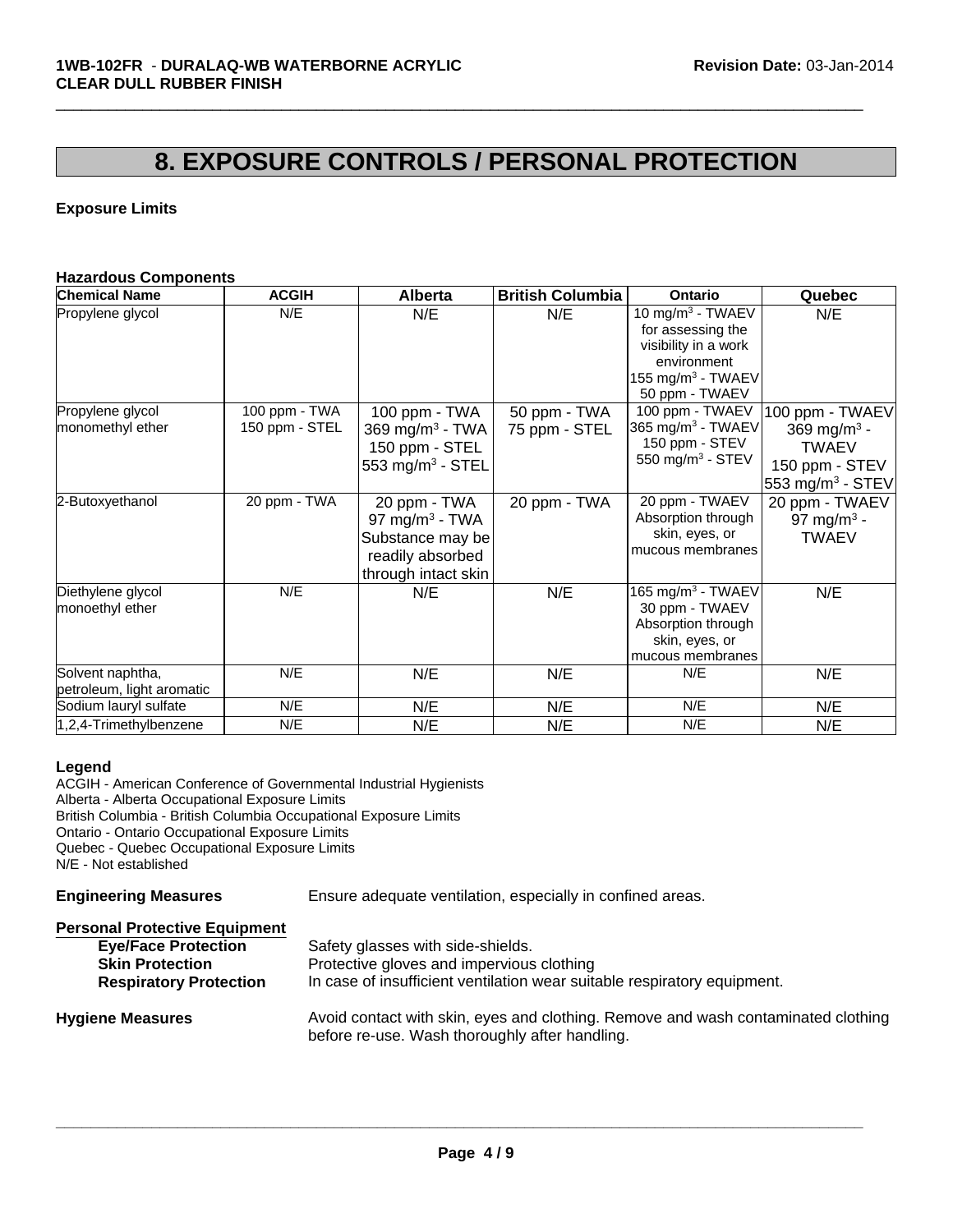# **9. PHYSICAL AND CHEMICAL PROPERTIES**

 $\Box$ 

| Appearance                        | liquid            |
|-----------------------------------|-------------------|
| Odor                              | little or no odor |
| Density (Ibs/gal)                 | $8.45 - 8.55$     |
| <b>Specific Gravity</b>           | $1.01 - 1.03$     |
| рH                                | Not available     |
| <b>Viscosity (centistokes)</b>    | Not available     |
| <b>Evaporation Rate</b>           | Not available     |
| <b>Vapor Pressure</b>             | Not available     |
| <b>Vapor Density</b>              | Not available     |
| Wt. % Solids                      | $20 - 30$         |
| Vol. % Solids                     | $20 - 30$         |
| Wt. % Volatiles                   | $70 - 80$         |
| Vol. % Volatiles                  | 70 - 80           |
| <b>VOC Regulatory Limit (g/L)</b> | < 550             |
| <b>Boiling Point (°F)</b>         | 212               |
| <b>Boiling Point (°C)</b>         | 100               |
| <b>Freezing Point (°F)</b>        | 32                |
| <b>Freezing Point (°C)</b>        | 0                 |
| Flash Point (°F)                  | Not applicable    |
| Flash Point (°C)                  | Not applicable    |
| <b>Flash Point Method</b>         | Not applicable    |
| <b>Upper Explosion Limit</b>      | Not available     |
| <b>Lower Explosion Limit</b>      | Not available     |
|                                   |                   |

# **10. STABILITY AND REACTIVITY**

**Conditions To Avoid Prevent from freezing** 

Hazardous Decomposition Products **None under normal use**.

**Chemical Stability Chemical Stability** Stable under normal conditions.

**Incompatible Materials No materials** No materials to be especially mentioned

**Possibility Of Hazardous Reactions The Constant Hazardous polymerisation will not occur.** 

# **11. TOXICOLOGICAL INFORMATION**

**Acute Toxicity Product** No information available

#### **Component**

LD50 Oral: 20000 mg/kg (Rat) Propylene glycol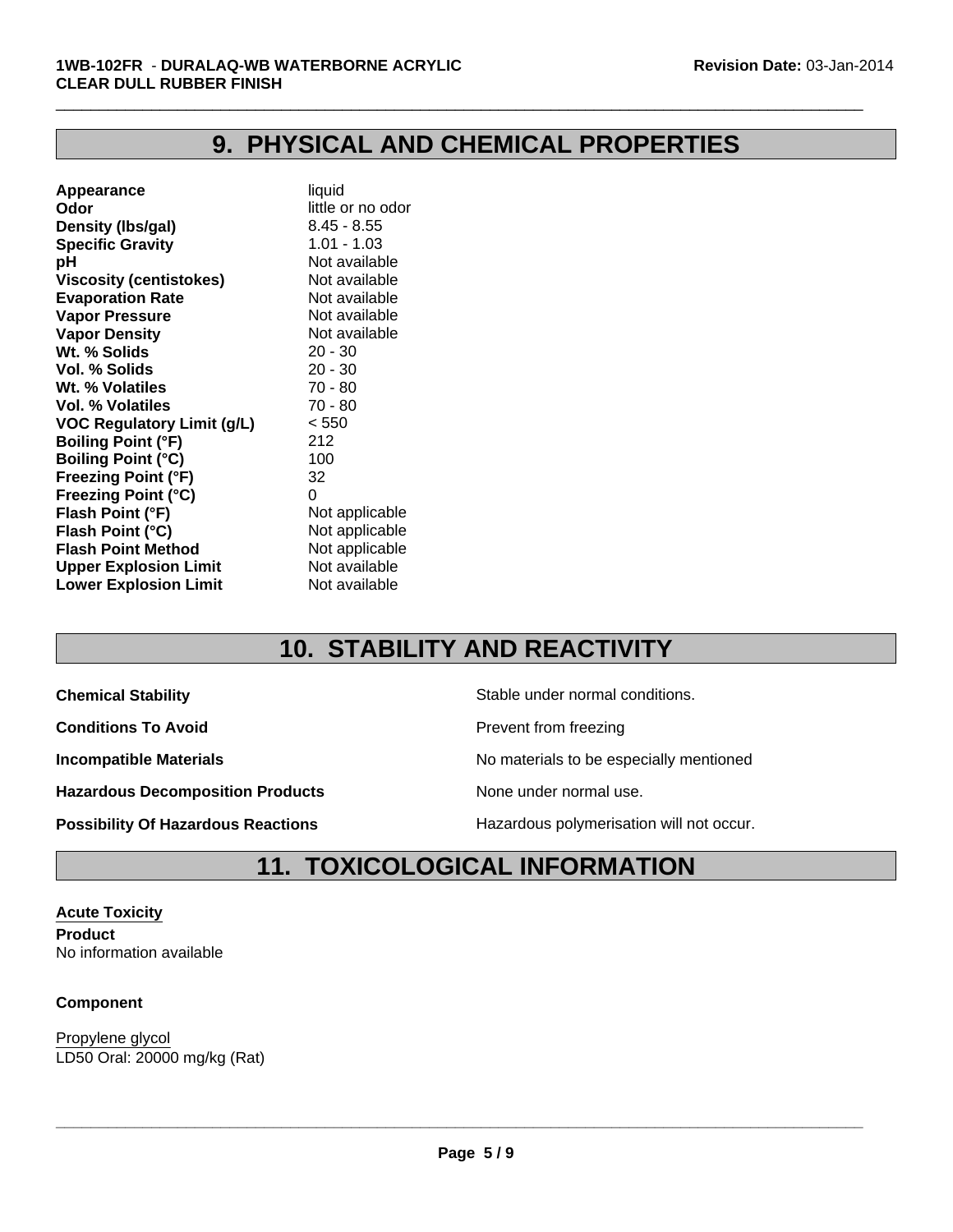LD50 Dermal: 20800 mg/kg (Rabbit)

LD50 Dermal: 13,000 mg/kg (Rabbit) LC50 Inhalation (Vapor): 10,000 ppm (Rat) Propylene glycol monomethyl ether LD50 Oral: 6,600 mg/kg (Rat)

Sensitization: No sensitizing effects known. 2-Butoxyethanol LD50 Oral: 470 mg/kg (Rat) LD50 Dermal: 220 mg/kg (Rabbit) LC50 Inhalation (Vapor): 2.2 mg/L (Rat, 4 hr.)

Diethylene glycol monoethyl ether LD50 Oral: 7,500 mg/kg (Rat) LD50 Dermal: 4200 mg/kg (Rabbit) LC50 Inhalation (Vapor):  $> 5240$  mg/m<sup>3</sup> (Rat)

Solvent naphtha, petroleum, light aromatic LD50 Oral: 8400 mg/kg (Rat)

Sodium lauryl sulfate LD50 Oral: 1288 mg/kg (Rat)

LC50 Inhalation (Vapor):  $18000 \text{ mg/m}^3$  (Rat, 4 hr.) 1,2,4-Trimethylbenzene LD50 Oral: 5000 mg/kg (Rat)

#### **Chronic Toxicity**

#### **Carcinogenicity**

The information below indicates whether each agency has listed any ingredient as a carcinogen:

| <b>Chemical Name</b> | <b>ACGIH</b>    | <b>IARC</b> | <b>NTP</b> | <b>OSHA</b><br>Carcinogen |
|----------------------|-----------------|-------------|------------|---------------------------|
|                      | A3 - Confirmed  |             |            |                           |
| 2-Butoxyethanol      | Animal          |             |            |                           |
|                      | Carcinogen with |             |            |                           |
|                      | <b>Unknown</b>  |             |            |                           |
|                      | Relevance to    |             |            |                           |
|                      | Humans          |             |            |                           |

 $\Box$ 

#### **Legend**

ACGIH - American Conference of Governmental Industrial Hygienists

IARC - International Agency for Research on Cancer

NTP - National Toxicity Program

OSHA - Occupational Safety & Health Administration

# **12. ECOLOGICAL INFORMATION**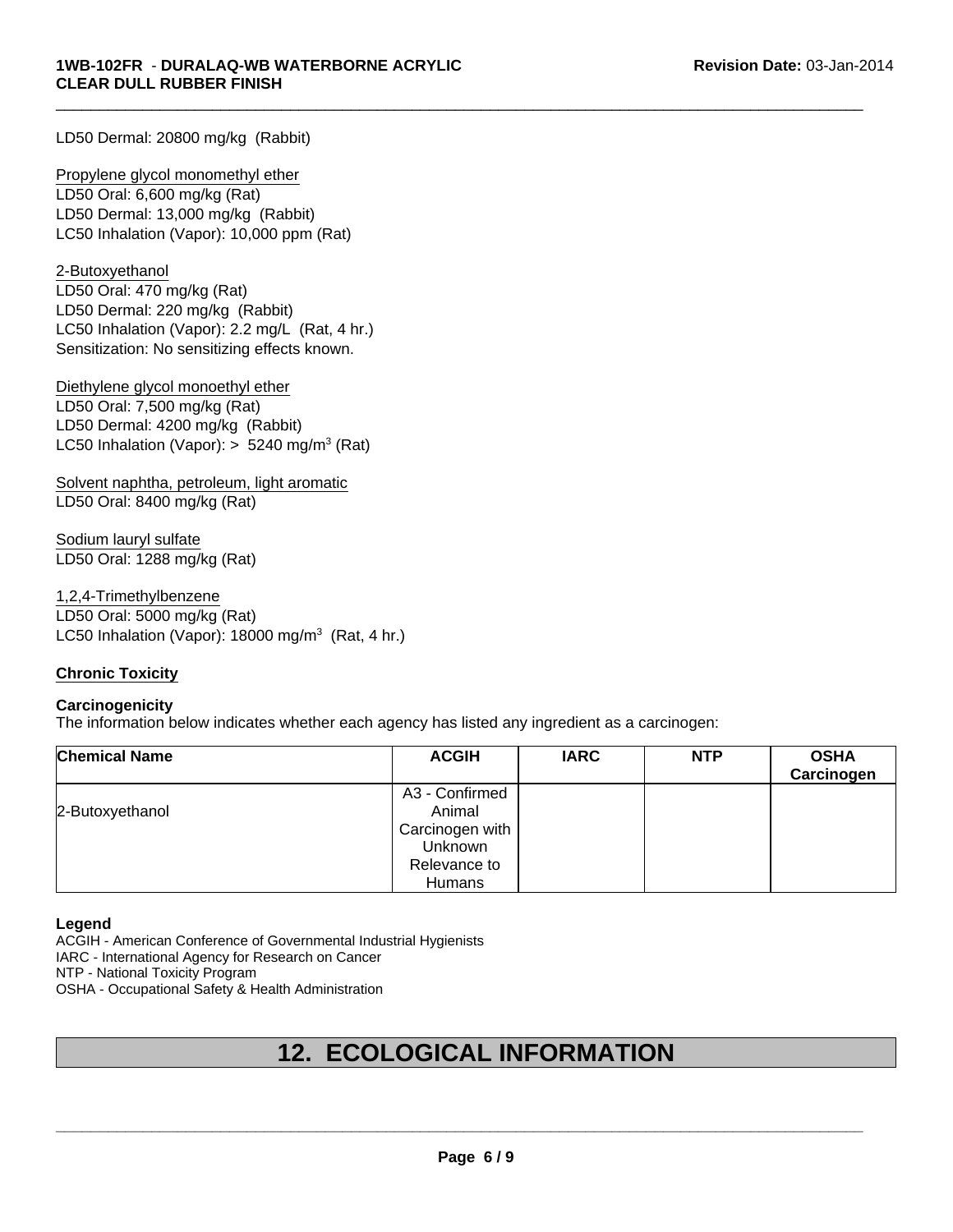# **12. ECOLOGICAL INFORMATION**

 $\Box$ 

#### **Ecotoxicity Effects**

#### **Product**

**Acute Toxicity to Fish** No information available

#### **Acute Toxicity to Aquatic Invertebrates**

No information available

#### **Acute Toxicity to Aquatic Plants**

No information available

#### **Component Acute Toxicity to Fish**

Propylene glycol LC50: 710 mg/L (Fathead Minnow - 96 hr.)

LC50: 1490 mg/L (Bluegill sunfish - 96 hr.) 2-Butoxyethanol

#### **Acute Toxicity to Aquatic Invertebrates**

EC50: > 10000 mg/L (Daphnia magna - 24 hr.) Propylene glycol

#### **Acute Toxicity to Aquatic Plants**

No information available

# **13. DISPOSAL CONSIDERATIONS**

Waste Disposal Method **Dispose of in accordance with federal, state, provincial, and local regulations. Local** requirements may vary, consult your sanitation department or state-designated environmental protection agency for more disposal options.

### **14. TRANSPORT INFORMATION**

**TDG** Not regulated

**ICAO / IATA** Not regulated

**IMDG / IMO** Not regulated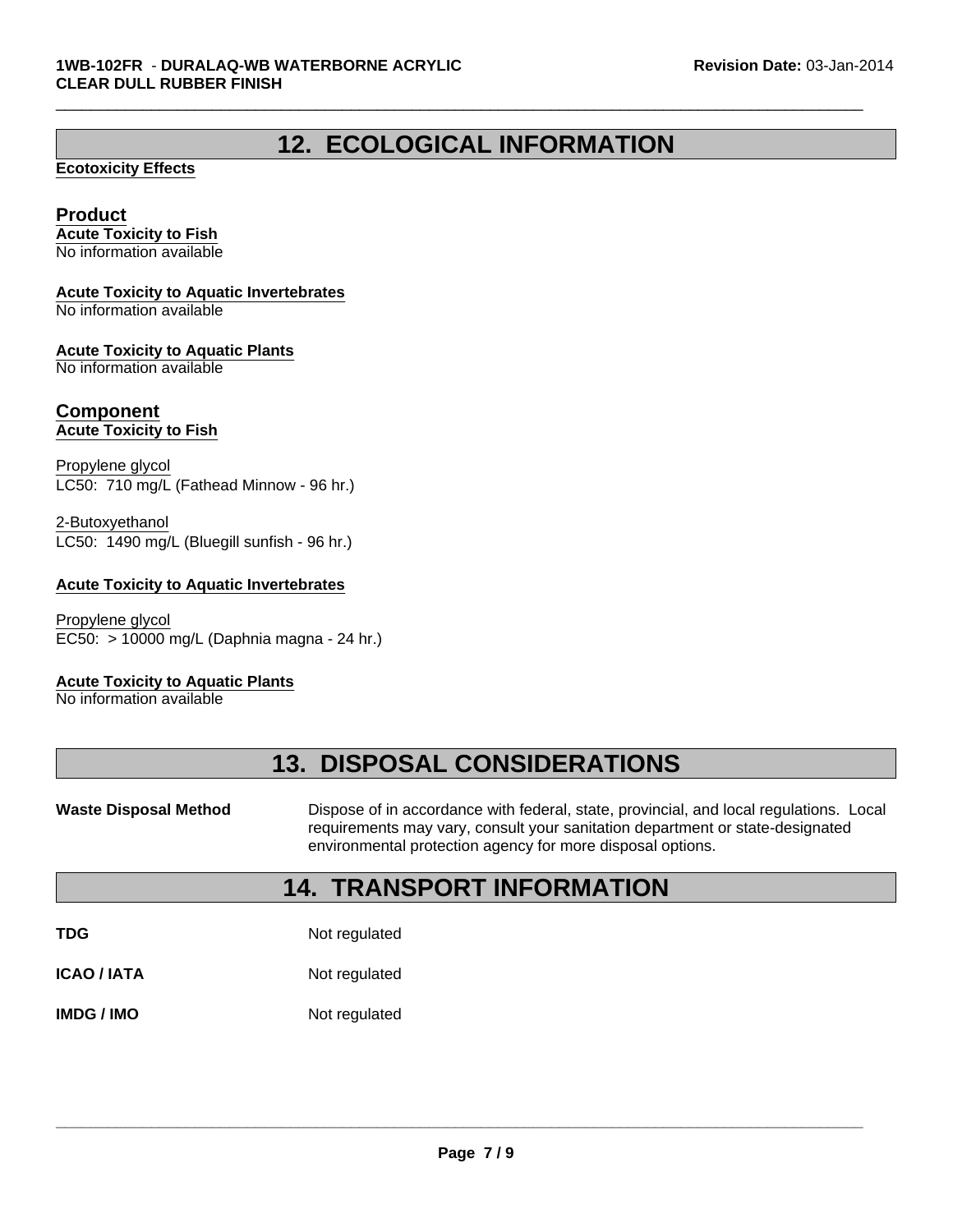### **15. REGULATORY INFORMATION**

 $\Box$ 

#### **International Inventories**

| <b>United States TSCA</b> | Yes - All components are listed or exempt. |
|---------------------------|--------------------------------------------|
| <b>Canada DSL</b>         | Yes - All components are listed or exempt. |

#### **National Pollutant Release Inventory (NPRI)**

#### **NPRI Parts 1- 4**

This product contains the following Parts 1-4 NPRI chemicals:

| <b>Chemical Name</b>              | <b>CAS-No</b>  | Weight % (max) |
|-----------------------------------|----------------|----------------|
| Propylene glycol                  | $57 - 55 - 6$  | $5 - 10\%$     |
| Propylene glycol monomethyl ether | 107-98-2       | $1 - 5%$       |
| 2-Butoxyethanol                   | 111-76-2       | $1 - 5%$       |
| Diethylene glycol monoethyl ether | $111 - 90 - 0$ | $1 - 5%$       |
| 1,2,4-Trimethylbenzene            | $95 - 63 - 6$  | $0.5 - 1\%$    |

*This product may contain trace amounts of (other) NPRI Parts I-4 reportable chemicals. Contact the preparer for further information.*

#### **NPRI Part 5**

This product contains the following NPRI Part 5 Chemicals:

| <b>Chemical Name</b>                       | <b>CAS-No</b> | Weight % (max) |
|--------------------------------------------|---------------|----------------|
| 2-Butoxyethanol                            | 111-76-2      | $1 - 5%$       |
| Solvent naphtha, petroleum, light aromatic | 64742-95-6    | $1 - 5%$       |
| 1,2,4-Trimethylbenzene                     | $95 - 63 - 6$ | $0.5 - 1%$     |

*This product may contain trace amounts of (other) NPRI Part 5 reportable chemicals. Contact the preparer for further information.*

#### **WHMIS Regulatory Status**

This product has been classified in accordance with the hazard criteria of the Controlled Products Regulations (CPR) and the MSDS contains all the information required by the CPR.

#### **WHMIS Hazard Class**

D2A Very toxic materials



# **16. OTHER INFORMATION**